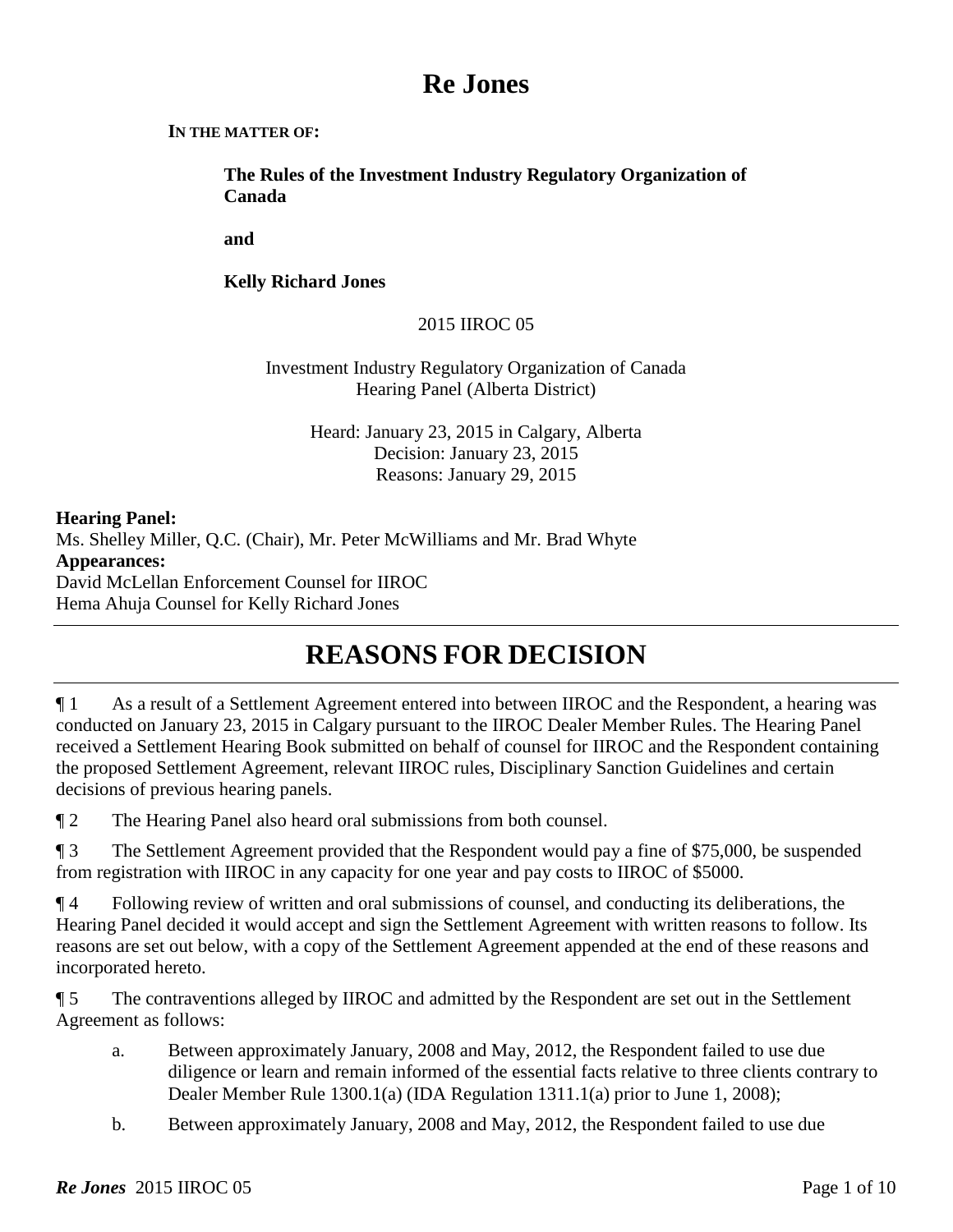diligence to ensure that recommendations were suitable for three clients, based on factors including the client's financial situation, investment knowledge, investment objectives and risk tolerance contrary to IIROC Dealer Member Rule 1300.1(q)(IDA Regulation 1300.1(q) prior to June 1, 2008).

## **FACTS**

- ¶ 6 The facts described in the Settlement Agreement are briefly summarized below.
	- (a) The Respondent had been a Registered Representative ("RR") since 1999.
	- (b) In or about 2004, one NC opened an account with the Respondent. In January 2008, when the Respondent moved firms, NC, a widow aged 54 with a high school education and limited investment experience, also moved her accounts including a margin account, an RRSP account, a corporate account from a previous small business, a TFSA account and an RESP account for her four grandchildren.

## **(i) Failure to Know Your Client**

- (c) At the time the January 2008 New Client Account Form ("NCAF") was opened for all accounts other than the TFSA account. NC's assets were estimated \$1.4 million in fixed assets and \$800,000 in liquid assets. Her stated annual income was \$60,000. The NCAF stated her investment knowledge was "good". Under investment objectives/risk tolerance parameters, the "growth" section is selected, with investment objectives of 10% capital preservation; 85% capital gains and risk tolerance of 10% low risk, 50% medium risk and 40% high risk.
- (d) In February 2009, NC completed a NCAF to open the TFSA account with identical investment objectives and risk tolerance parameters as the NCAF described above.
- (e) There are no account updates after February 2009.
- (f) The Respondent admitted that:
	- (I) from January 2008 onward, the stated investment objectives and risk tolerance parameters of the accounts were too aggressive for NC, a retired widow with limited investment knowledge who was relying on her investments for income.
	- (II) he failed to learn and remain informed of the essential facts relative to NC as the stated investment objectives and risk tolerance parameters for her accounts were inconsistent with her true financial situation, investment knowledge and risk tolerance.

### **(ii) Suitability**

- (g) NC relied on her investments for income and needed to withdraw \$5000 monthly from her accounts.
- (h) Between February 2008 and May 2012, the Respondent primarily recommended NC hold highly concentrated positions in individual securities in oil and gas and metal sectors and commodity based leveraged exchange traded funds ("LETF"). Less than 5% of her holdings were in low risk securities.
- (i) For example, in April 2009, 54% of her holdings were comprised of oil and gas, including a natural gas LETF. In July 2009, 61% of her holdings were comprised of oil and gas securities. Between March and May 2012, a single LETF comprised 20% of her holdings.
- (j) In addition, the trading of LETFs across all of her accounts, including the RESP accounts, greatly increased the degree of risk. Between May 2008 and October 2011 there were 108 trades in LETF securities in her accounts, generating losses of \$6491 (including commissions of \$34,812).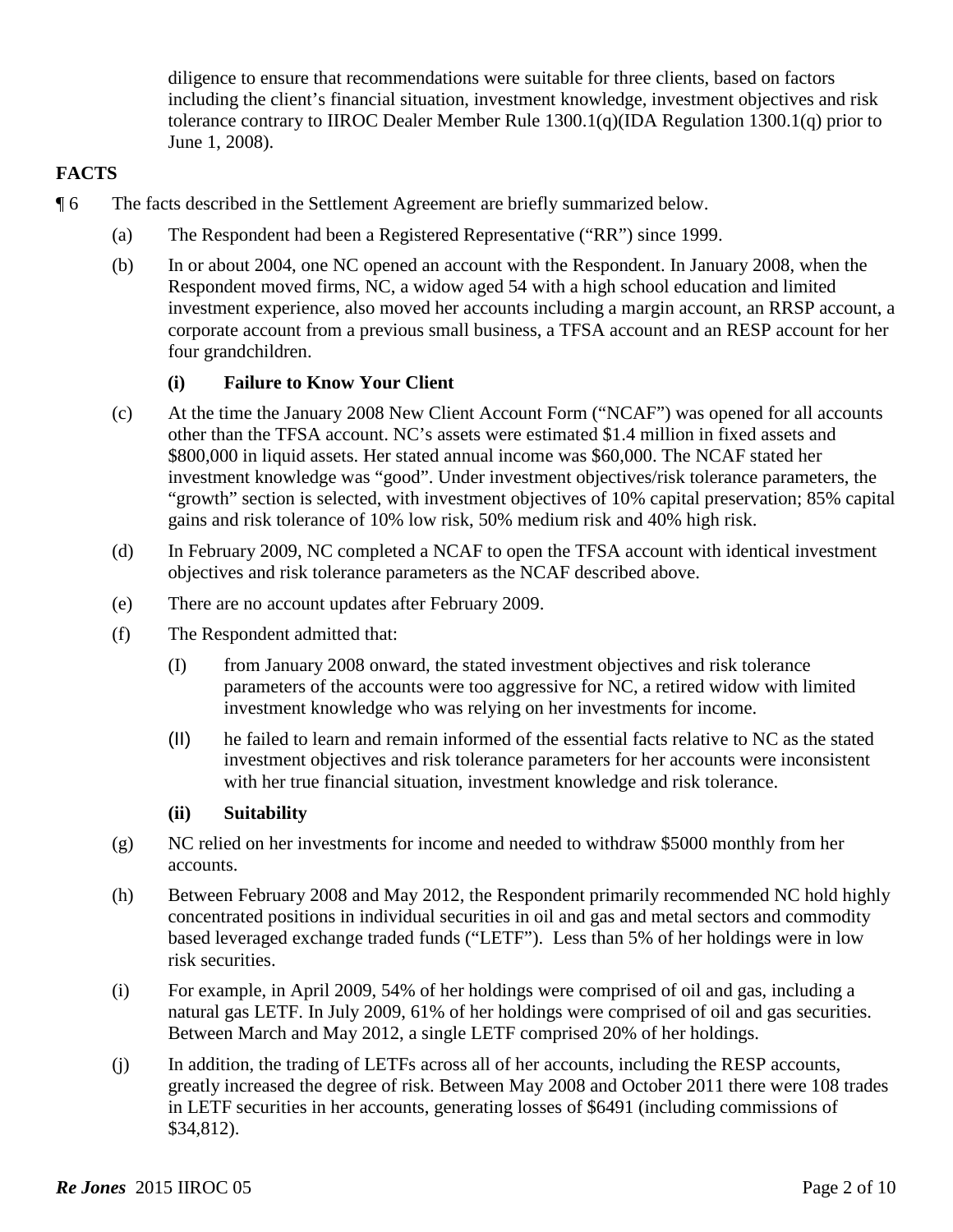- (k) The average hold period for the LETF securities was approximately 5 months. Positions held longer than 5 months generated losses of \$169,047, while positions held less than 5 months generated gains of \$162,556.
- (l) Between February 2008 and June 2012, NC's accounts lost a total of \$276,610 reflecting a loss of 25.2% of the average equity. During the same time period, the S&P TSX Total Return Index increased to 0.3%.
- (m) The Respondent admitted that;
	- (I) There were consistently high levels of security and sector concentration in NC's accounts throughout the relevant period
	- (II) His recommendation to take highly concentrated positions in these securities increased the volatility of her investment returns and was indicative of the high level of risk in her accounts
	- (III) The holdings in her accounts were speculative, and in combination with the concentrated positions, presented far too much risk for a retired widow who was relying on her investments for income, and therefore the recommendations were not suitable for NC in light of her age, employment status, investment knowledge and experience.

## Clients KM and LM

- (n) In January 2008, when the Respondent moved firms, KM and LM, a married couple, like NC, also moved their accounts to his new firm in early 2008.
- (o) KM and LM were aged 59 and 62. KM had been previously employed as a plumber and LM worked as a bookkeeper in their small business of selling older model vehicles.
- (p) At the current date, they are semi-retired and have been involved in various small businesses.

# **(i) Failure to Know Your Client**

- (q) KM and LM held a joint cash account (later converted to joint margin account); an RRSP account for KM, an RRIF account for LM; and a TFSA account for both KM and LM.
- (r) The funds held in their accounts in 2008 reflected the entirety of their liquid assets. They relied on their investments for income and planned to withdraw \$3,000 per month from their accounts.
- (s) A February 2008 NCAF for the joint cash account/RRSP and RRIF accounts reports that KM and LM had fixed assets of \$1,250,000, liquid assets of \$500,000; an annual income of \$50,000 and "good" investment knowledge. Under investment objectives/risk tolerance parameters, the "growth" section is selected, with investment objectives of 10% capital preservation; 15% income, 85% capital gains and risk tolerance of 10% low risk, 50% medium risk and 40% high risk.
- (t) A January 2009 NCAF for the TFSA accounts contained information identical to the February 2008 NCAF.
- (u) A March 2012 NCAF for the joint margin account reports that KM and LM had investment objectives of 100% capital gains and a risk tolerance of 100% high risk.
- (v) There are no other known NCAFs or updates.
- (w) The Respondent admitted that:
	- (I) from at least February 2008 onward, the stated investment objectives and risk tolerance parameters of the accounts were too aggressive for KM and LM, a semi-retired couple with limited investment knowledge who were relying on their investments for income.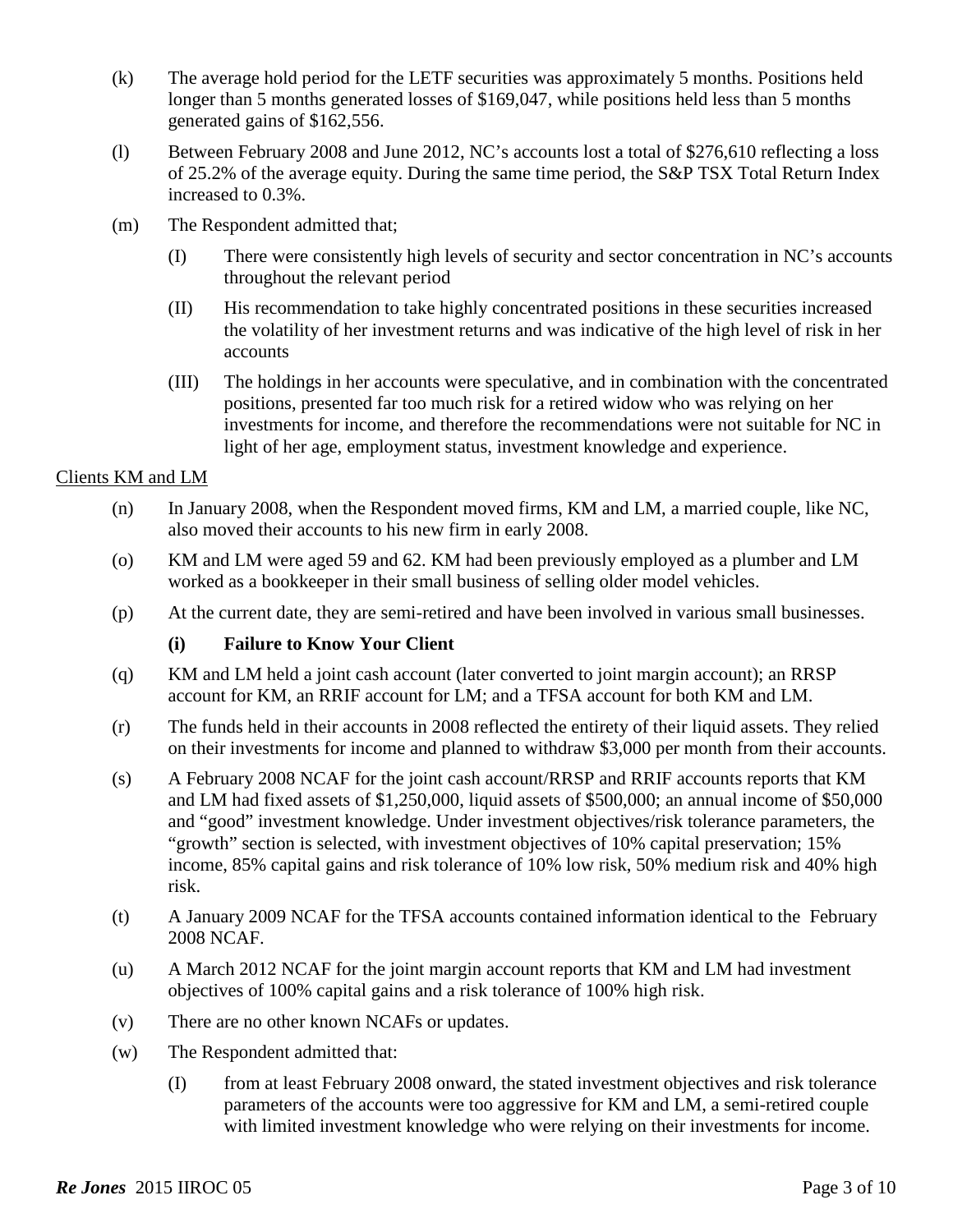(II) he failed to learn and remain informed of the essential facts relative to KM and LM as the stated investment objectives and risk tolerance parameters for their accounts were inconsistent with their true financial situation, investment knowledge and risk tolerance.

### (**ii**) **Suitability**

- (x) KM and LM relied on their investments for income. Although they had small business experience, there were not knowledgeable investors and relied on and followed the Respondent's recommendations for the selection of securities in their accounts.
- (y) During the period of February 2008 to May 2012 and across all their accounts, the Respondent primarily recommended that they hold highly concentrated positions in individual securities in oil and gas and metal sectors and commodity based LETFs. Less than 5% of their holdings were in low risk securities.
- (z) For example, in December 2009, 48% of their holdings were comprised of LETFs. Between June and October 2010, more than 91% of their holdings were comprised of oil and gas securities. In April 2012, a single gold LETF comprised 90% of their holdings.
- (aa) In addition, the trading of LETFs across all of the accounts greatly increased the degree of risk. Between May 2008 and June 2012, there were 56 trades in LETF securities in their accounts, generating losses of \$54,761 (including commissions of \$10,177).
- (bb) The average hold period for the LETF securities was approximately 5 months. Positions held longer than 5 months generated losses of \$98,132, while positions held less than 5 months generated gains of \$43,371.
- (cc) Between February 2008 and May 2012, their accounts lost a total of \$165,843 reflecting a loss of 53% of the average equity. During the same time period, the S&P TSX Composite Total Return Index decreased to 4%.
- (dd) The Respondent admitted that:
	- (I) There were consistently high levels of security and sector concentration in all of the accounts of KM and LM throughout the relevant period.
	- (II) His recommendation to take highly concentrated positions in these securities increased the volatility of the investment returns and was indicative of the high level of risk in their accounts. In addition, his recommendation to hold LEFTs on a longer term basis further increased the level of risk.
	- (III) The holdings in their accounts were speculative, and in combination with the concentrated positions, presented far too much risk for a semi-retired couple who were relying on their investments for income, and therefore these recommendations were not suitable for these clients in light of their age, employment status, investment knowledge and experience.

# **DECISION**

¶ 7 The issue for the panel was whether to accept or reject the proposed settlement. Enforcement counsel provided a copy of the decision *Re Milewski*, [1999] I.D.A.C.D. No. 17, which contains the following statement:

> "A District Council considering a Settlement Agreement will tend not to alter a penalty that it considers to be within a reasonable range, taking into account the settlement process and the fact that the parties have agreed. It will not reject a settlement unless it views the penalty as clearly falling outside a reasonable range of appropriateness. Put another way, the District Council will reflect the public interest benefits of the settlement process in its consideration of specific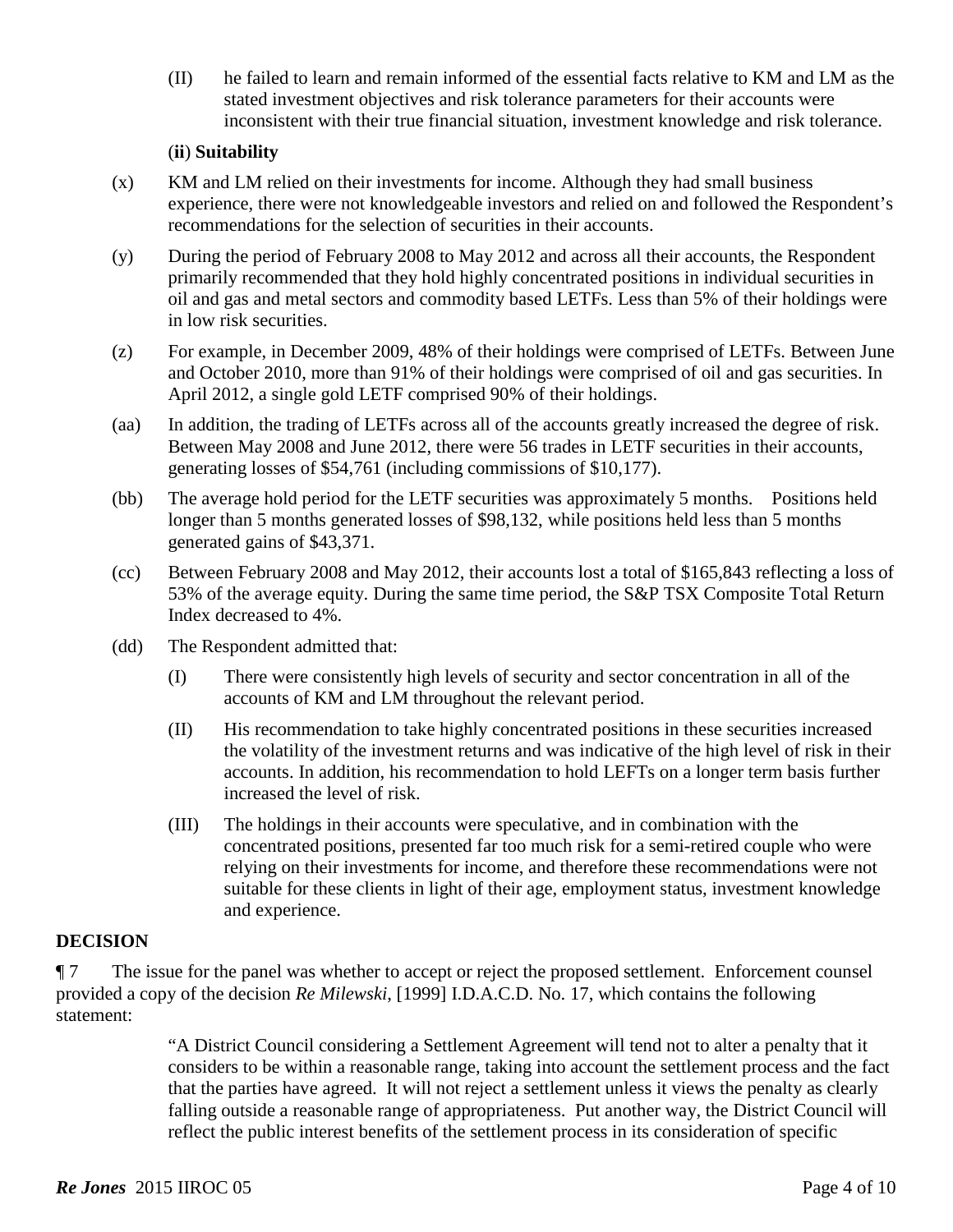settlement.

¶ 8 The Hearing Panel was also provided with cases cited by IIROC including *Re Biduk*, 2013 IIROC 19, *Re Harding*, 2011 IIROC 65, *Re Gareau*, 2011 IIROC 72, *Re Wilson*, 2011 IIROC 47, *Re Jones* 2012 IIROC 48, *Re Floyd* 2013 27, and *Re Beaulne* 2012 IIROC 61. While those cases were informative, and the proposed penalties are within a range of penalties imposed previously for similar contraventions, the Hearing Panel agreed with the comments of the hearing panel in *Re Harding* at para. 40:

> "We have looked at the penalties imposed in certain other decisions. While that is a helpful exercise it must be remembered that even though cases may have similarities, no two cases are the same. We think that while it is useful to look at the penalties imposed in other cases it is our duty to consider the factors appropriate to this case and decide what is an appropriate penalty for this Respondent. Penalties in other cases can help to establish a range of reasonable penalties in cases of this kind."

- ¶ 9 The Hearing Panel took the following additional factors into consideration:
	- (a) the "Know Your Client" rule, which is cited in the Dealer Member Disciplinary Sanction Guidelines requires that all registrants make diligent and business-like efforts to learn and record the essential financial and personal circumstances and the investment objectives of each client.
	- (b) the Hearing Panel accepts that knowing your client is a fundamental ongoing obligation that a registrant is required to meet to continue to act in the best interest of his clients.
	- (c) the aggravating factors:
		- the Respondent's high degree of participation in the commission of the offences,
		- the harm caused due to the financial losses incurred by three (3) clients of the Respondent,
		- the omission of due diligence over a period of years.
	- (d) the mitigating factors;
		- the absence of any disciplinary history of the Respondent,
		- the cooperation provided by the Respondent in the investigation
	- (e) the execution by the parties of the Settlement Agreement, both of whom were represented by legal counsel.

¶ 10 The Hearing Panel noted that the Respondent clearly affirmed that he understood the contents and consequences of the Settlement Agreement and the parties, through their respective counsel, jointly requested acceptance of same.

¶ 11 When a member co-operates with the investigation and hearing process and, as happened in the instant case, attends with counsel with a Settlement Agreement executed by both parties to the proceeding, IIROC is relieved of the burden of proving the allegations. Parties are incented to negotiate compromise agreements by the expectation that their efforts will be respected.

¶ 12 This Hearing Panel accepts that it must not substitute its own discretion for that exercised by the parties in reaching their Settlement Agreement, nor reject a settlement unless it views the penalty as clearly falling outside a reasonable range of appropriateness.

¶ 13 This Hearing Panel concludes the proposed sanctions are appropriate to the conduct of the Respondent, having regard also to the goal of promoting general adherence to industry rules and standards, the goals of the disciplinary process whose prime function is to protect the public and the reputation of the securities industry, as well as all of the personal circumstances referenced by the Respondent and his counsel.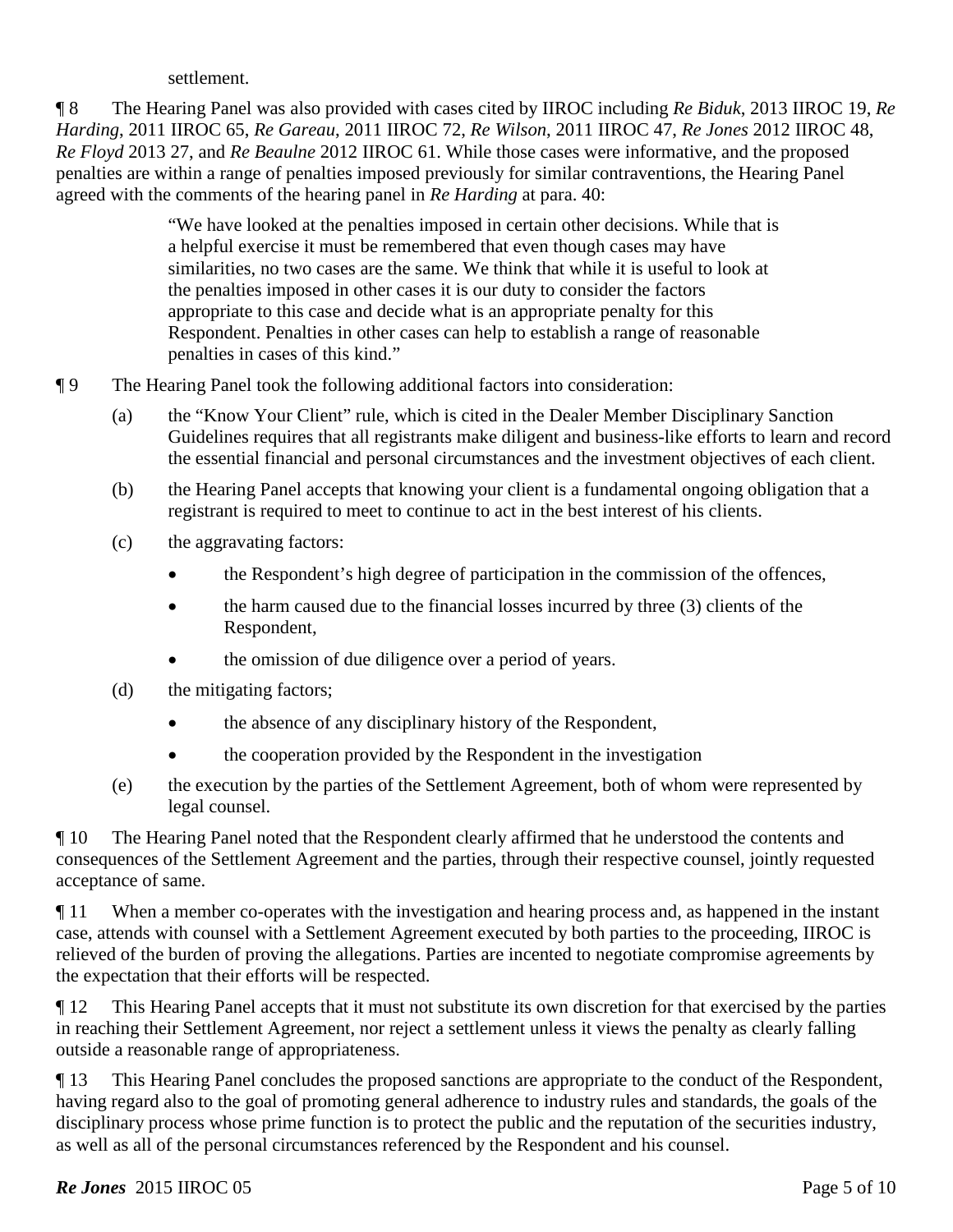¶ 14 Accordingly, the Hearing Panel accepts the terms of the Settlement Agreement and gives effect to it as of January 23, 2015.

DATED as of the  $29<sup>th</sup>$  day of January, 2015.

Shelley L. Miller, Q.C., Chair

Peter McWilliams

Brad Whyte

# **SETTLEMENT AGREEMENT**

# **I. INTRODUCTION**

- 1. IIROC Enforcement Staff ("Staff") and the Respondent, Kelly Richard Jones, consent and agree to the full and final settlement of this matter by way of this agreement (the "Settlement Agreement").
- 2. The Enforcement Department of IIROC has conducted an investigation ("the Investigation") in the conduct of Kelly Richard Jones.
- 3. The Investigation discloses matters for which the Respondent may be disciplined by a hearing panel appointed pursuant to IIROC Transitional Rule No.1, Schedule C.1, Part C (the "Hearing Panel").

# **II. JOINT SETTLEMENT RECOMMENDATION**

- 4. Staff and the Respondent jointly recommend that the Hearing Panel accept this Settlement Agreement.
- 5. The Respondent admits to the following contraventions of IIROC Dealer Member Rules, Guidelines, Regulations or Policies:
	- a) Between approximately January, 2008 and May, 2012, the Respondent failed to use due diligence to learn and remain informed of the essential facts relative to three clients contrary to Dealer Member Rule 1300.1(a) (IDA Regulation 1300.1(a) prior to June 1, 2008);
	- b) Between approximately January, 2008 and May, 2012, the Respondent failed to use due diligence to ensure that recommendations were suitable for three clients, based on factors including the client's financial situation, investment knowledge, investment objectives and risk tolerance contrary to IIROC Dealer Member Rule 1300.1(q) (IDA Regulation 1300.1(q) prior to June 1, 2008).
- 6. Staff and the Respondent agree to the following terms of settlement:
	- a) A fine in the amount of \$75,000; and
	- b) A suspension from registration with IIROC in any capacity for one year.
- 7. The Respondent agrees to pay costs to IIROC in the sum of \$5,000.

# **III. STATEMENT OF FACTS**

# **(i) Acknowledgment**

8. Staff and the Respondent agree with the facts set out in this Section III for the purposes of this Settlement Agreement and acknowledge that the terms of the settlement contained in this Settlement Agreement are based upon those specific facts.

# **(ii) Factual Background**

9. The Respondent, Kelly Richard Jones ("Jones"), was a Registered Representative responsible for the accounts of three clients (the "Clients").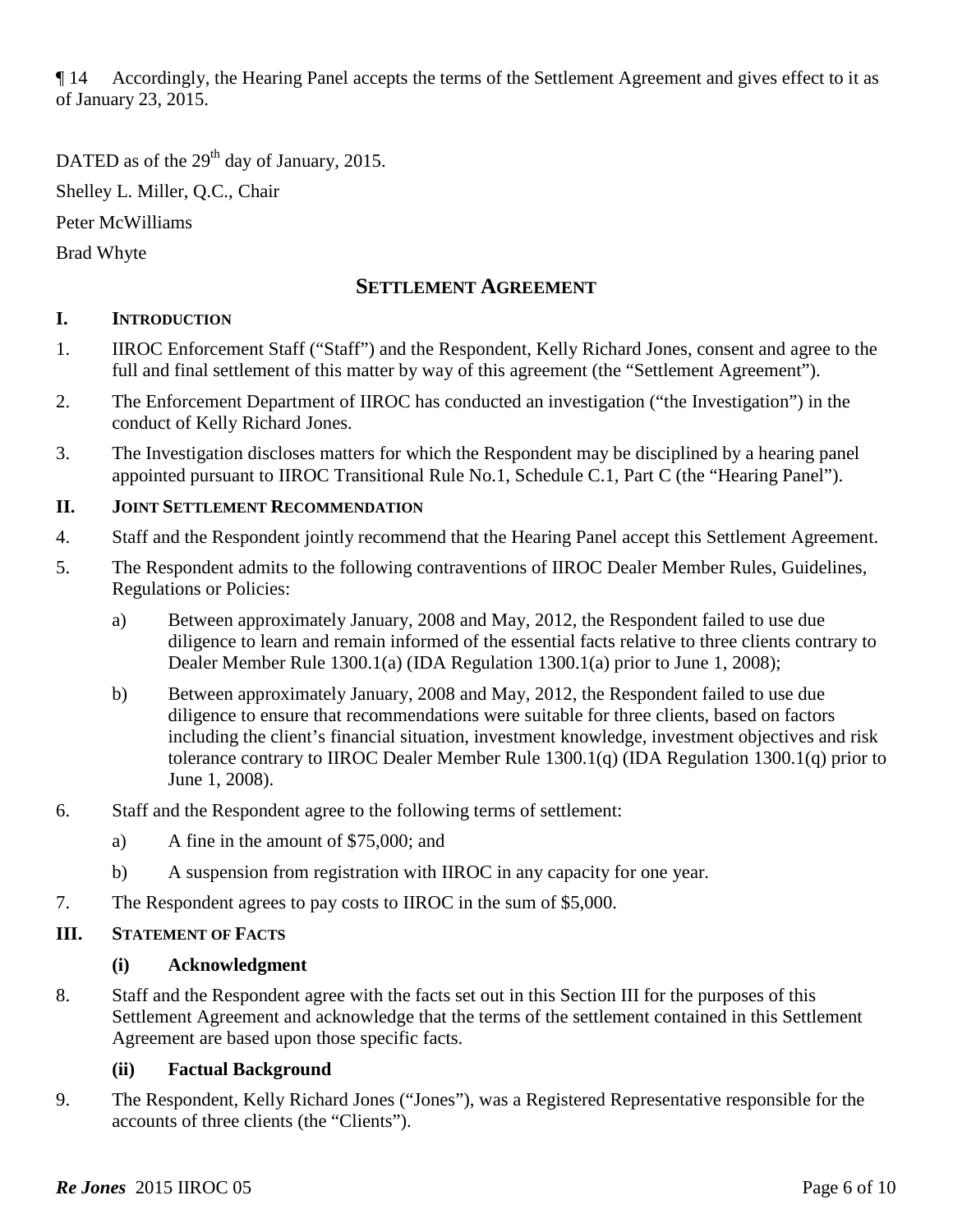- 10. Jones failed to know the Clients, who were retired or semi-retired, reliant on their investments for income, and were inexperienced investors.
- 11. Jones failed to use due diligence to ensure that his recommendations were suitable when he recommended highly concentrated positions in individual sectors and securities (including commodity based leveraged exchange traded funds) with virtually no low risk holdings.
- 12. The Clients sustained total losses in their accounts of 25% and 53% of the average equity value.

### **Registration History**

- 13. Jones has been a Registered Representative since 1999. Beginning in January, 2008, he was employed by Richardson GMP Limited and its predecessor GMP Private Client LP (together "RGMP") at a branch located in Red Deer, Alberta.
- 14. In May, 2012, Jones ceased working with RGMP. In November, 2012, his employment was formally terminated.
- 15. Jones has no previous discipline history and cooperated throughout with IIROC in addressing this matter.

## **Client - NC**

- (i) Failure to Know Your Client
- 16. NC is a 61 year old retired widow who resides in Red Deer. She has a high school education and limited investment experience.
- 17. She worked with her husband in their small business doing office work until it was sold in 2003. Shortly thereafter, her husband died in a motor vehicle accident.
- 18. NC first opened an account with Jones in or around 2004, when he was employed by another firm. In January, 2008, she moved her accounts with him to RGMP. At that time she was 54 years old. In total, NC held a margin account; an RRSP account; a corporate account (remaining from the previous small business); a TFSA account and RESP accounts for her four grandchildren.
- 19. A January 2008 New Client Account Form ("NCAF") for all the accounts (with the exception of the TFSA account) estimates NC's assets at \$1.4 million in fixed assets and \$800,000 in liquid assets. Her stated annual income was \$60,000, and her stated investment knowledge was "good". Under investment objectives/risk tolerance parameters, the "growth" section is selected, with investment objectives of 10% capital preservation; 15% income; 85% capital gains, and risk tolerance of 10% low risk; 50% medium risk; and 40% high risk.
- 20. In February, 2009, NC completed a NCAF to open the TFSA account. It contained the identical investment objective and risk tolerance parameters as the NCAF described above.
- 21. There are no other account updates after February, 2009.
- 22. From January, 2008 onward, the stated investment objectives and risk tolerance parameters of the accounts were too aggressive for NC, a retired widow with limited investment knowledge who was relying on her investments for income.
- 23. Jones failed to learn and remain informed of the essential facts relative to NC as the stated investment objectives and risk tolerance parameters for her accounts were inconsistent with her true financial situation, investment knowledge, investment objectives and risk tolerance.
	- (ii) Suitability
- 24. As NC relied on her investments for income, she required a low risk investment strategy which would accommodate her need to withdraw \$5,000 monthly from her accounts.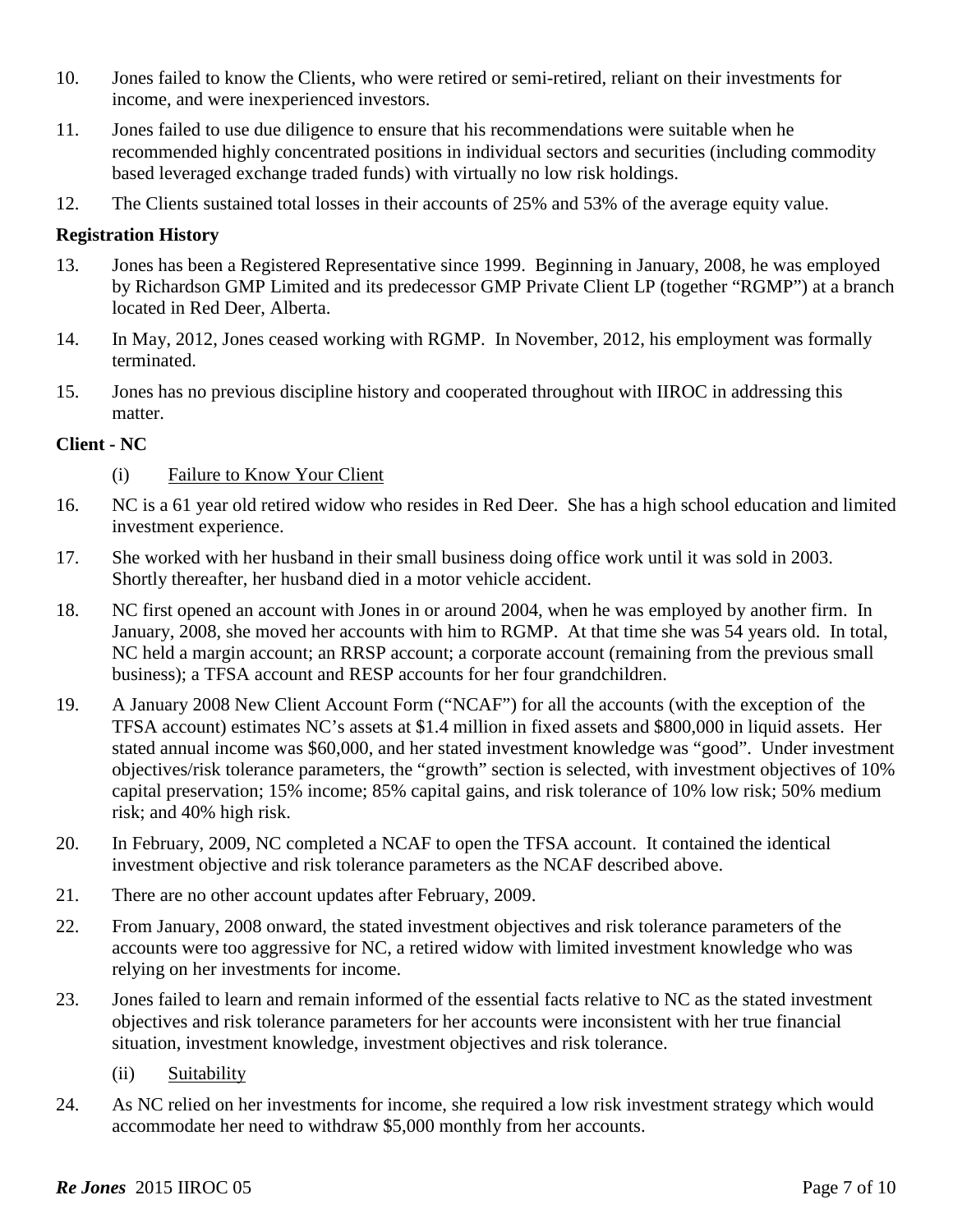- 25. NC was not a knowledgeable investor. She relied upon and followed Jones' investment recommendations.
- 26. During the period between February, 2008 and May, 2012, and in all of NC's accounts, Jones primarily recommended that she hold highly concentrated positions in individual securities in the oil and gas and metals sectors, as well as commodity based leveraged exchange traded funds ("LETF"). Low risk securities comprised less than 5% of her holdings.
- 27. For example, in April, 2009, 54% of her holdings were comprised of oil and gas, including a natural gas LETF. In July, 2009, 61% of her holdings were comprised of oil and gas securities. Between March and May, 2012, a single gold LETF comprised 20% of her holdings.
- 28. There were consistently high levels of security and sector concentration in her accounts throughout the relevant period.
- 29. In addition, the trading of LETFs across all of her accounts, including the RESP accounts, greatly increased the degree of risk. Between May, 2008 and October, 2011, there were 108 trades in LETF securities in her accounts, generating losses of \$6,491 (including commissions of \$34,812).
- 30. The average hold period for the LETF securities was approximately 5 months. Positions held longer than 5 months generated total losses of \$169,047, while positions held less than 5 months generated gains of \$162,556.
- 31. Jones' recommendation to take highly concentrated positions in these securities increased the volatility of her investment returns and was indicative of the high level of risk in her accounts.
- 32. Between February, 2008 and June, 2012, her accounts lost a total of \$276,610, reflecting a loss of 25.2% of the average equity. During the same time period, the S&P TSX Total Return Index increased 0.3%.
- 33. The holdings in NC's accounts were speculative, and in combination with the concentrated positions, presented far too much risk for a retired widow who was relying on her investments for income. These recommendations were therefore not suitable for this client in light of her age, employment status, investment knowledge, and experience.

# **Clients – KM and LM**

# (i) Failure to Know Your Client

- 34. KM and LM, who are married, are 65 and 67 years old, semi-retired, and have been involved in various small businesses. KM was previously employed as a plumber. LM has worked as a bookkeeper and continues that role in their current small business, which involves selling older model vehicles.
- 35. Like NC, KM and LM moved with Jones from his previous firm to RGMP in early 2008. At that time, they were 59 and 62 years old respectively.
- 36. KM and LM held a joint cash account (later converted to joint margin account); an RRSP account for KM; a RRIF account for LM; and a TFSA account for both KM and LM.
- 37. The funds held in their RGMP accounts reflected the entirety of their liquid assets. They relied on their investments for income, and they planned to withdraw \$3,000 per month from their RGMP accounts.
- 38. A February, 2008 NCAF (for the joint cash account/RRSP and RRIF accounts) reports that KM and LM had fixed assets of \$1,250,000; liquid assets of \$500,000; an annual income of \$50,000 and "good" investment knowledge. Under investment objectives/risk tolerance parameters, the "growth" section is selected, with investment objectives of 10% capital preservation; 15% income; and 85% capital gains, and risk tolerance of 10% low risk; 50% medium risk; and 40% high risk.
- 39. A January, 2009 NCAF for the TFSA accounts contained identical information to the February, 2008 NCAFs.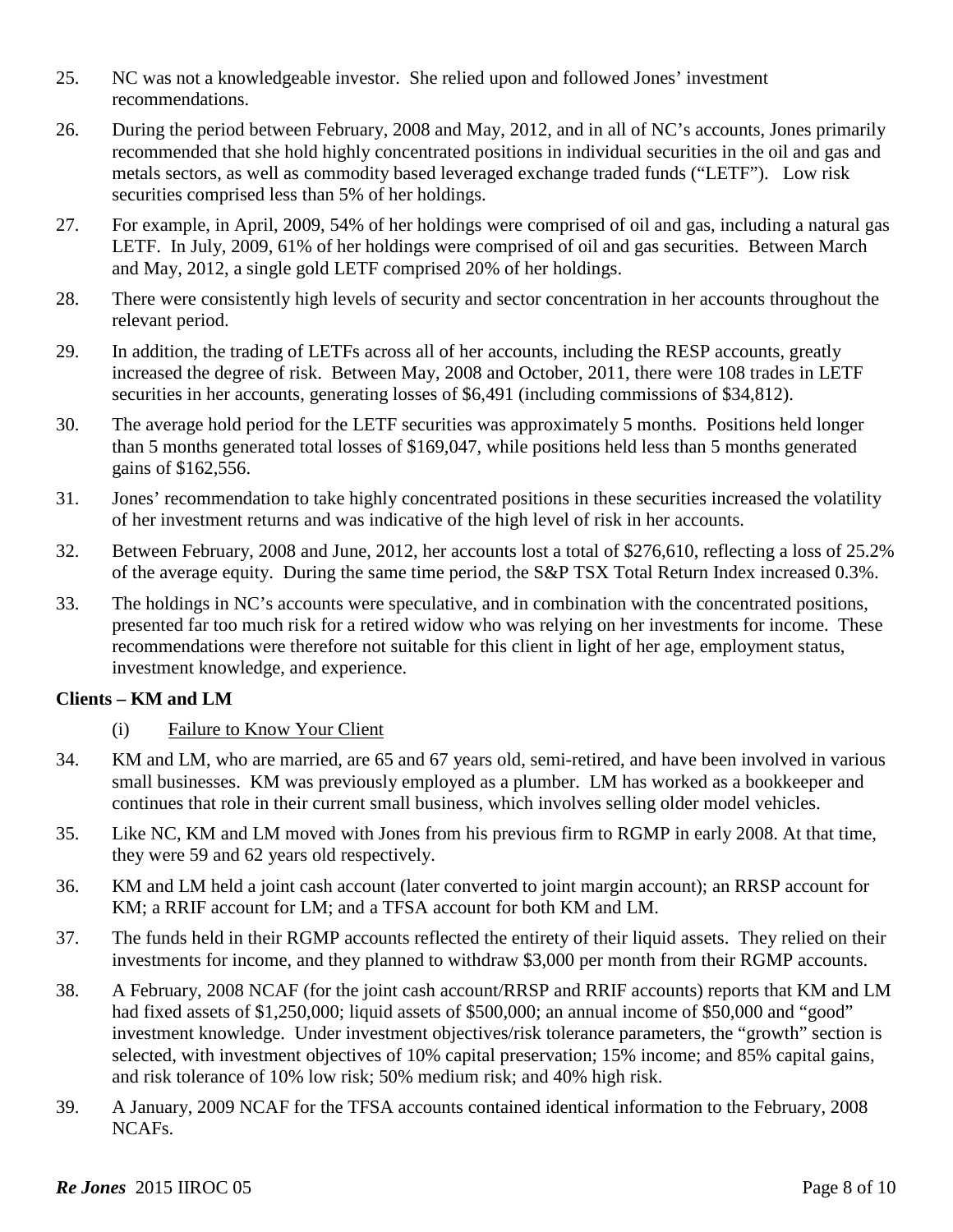- 40. A March, 2012 NCAF for the joint margin account reports that KM and LM had investment objectives of 100% capital gains; and a risk tolerance of 100% high risk.
- 41. There are no other known NCAFs or updates.
- 42. From at least February, 2008 onward, the stated investment objectives and risk tolerance parameters of these accounts were too aggressive for KM and LM, a semi-retired couple with limited investment knowledge who were relying on their investments for income.
- 43. Jones failed to learn and remain informed of the essential facts relative to KM and LM as the stated investment objectives and risk tolerance parameters for their accounts were inconsistent with their true financial situation, investment knowledge, investment objectives and risk tolerance.
	- (ii) Suitability
- 44. KM and LM relied on their investments for income. Although they had small business experience, they were not knowledgeable investors and they relied upon and followed Jones' recommendations for the selection of securities in their accounts.
- 45. During the period of February, 2008 to May, 2012, and across all of their accounts, Jones primarily recommended that they hold highly concentrated positions in individual securities in the oil and gas and metals sectors, as well as commodity based LETFs. Low risk securities comprised less than 5% of their holdings.
- 46. For example, in December, 2009, 48% of the holdings in their accounts were comprised of LETFs. Between June and October, 2010, more than 90% of their holdings were comprised of oil and gas securities. In April, 2012, 90% of their holdings were comprised of a single gold LETF.
- 47. There were consistently high levels of security and sector concentration in all of KM's and LM's accounts throughout the relevant period.
- *48.* In addition, the trading of LETFs across all of the accounts greatly increased the degree of risk. Between May, 2008 and June, 2012, there were 56 trades in LETF securities in their accounts, generating losses of \$54,761 (including commissions of \$10,177).
- 49. The average hold period for the LETF securities was approximately 5 months. Positions held longer than 5 months generated total losses of \$98,132, while positions held less than 5 months generated gains of \$43,371.
- 50. Jones' recommendation to take highly concentrated positions increased the volatility of the investment returns and was indicative of the high level of risk in their accounts. In addition, his recommendation to hold LETFs on a longer term basis further increased the level of risk.
- 51. Between February, 2008 and May, 2012, their accounts lost a total of \$165,843, reflecting a loss of 53% of average equity. During the same time period, the S&P TSX Composite Total Return Index decreased 4%.
- 52. The holdings in KM's and LM's accounts were speculative, and in combination with the concentrated positions, presented far too much risk for a semi-retired couple who were relying on their investments for income. These recommendations were therefore not suitable for these clients in light of their age, employment status, investment knowledge, and experience.

### **IV. TERMS OF SETTLEMENT**

- 53. This settlement is agreed upon in accordance with IIROC Dealer Member Rules 20.35 to 20.40, inclusive and Rule 15 of the Dealer Member Rules of Practice and Procedure.
- 54. The Settlement Agreement is subject to acceptance by the Hearing Panel.
- 55. The Settlement Agreement shall become effective and binding upon the Respondent and Staff as of the